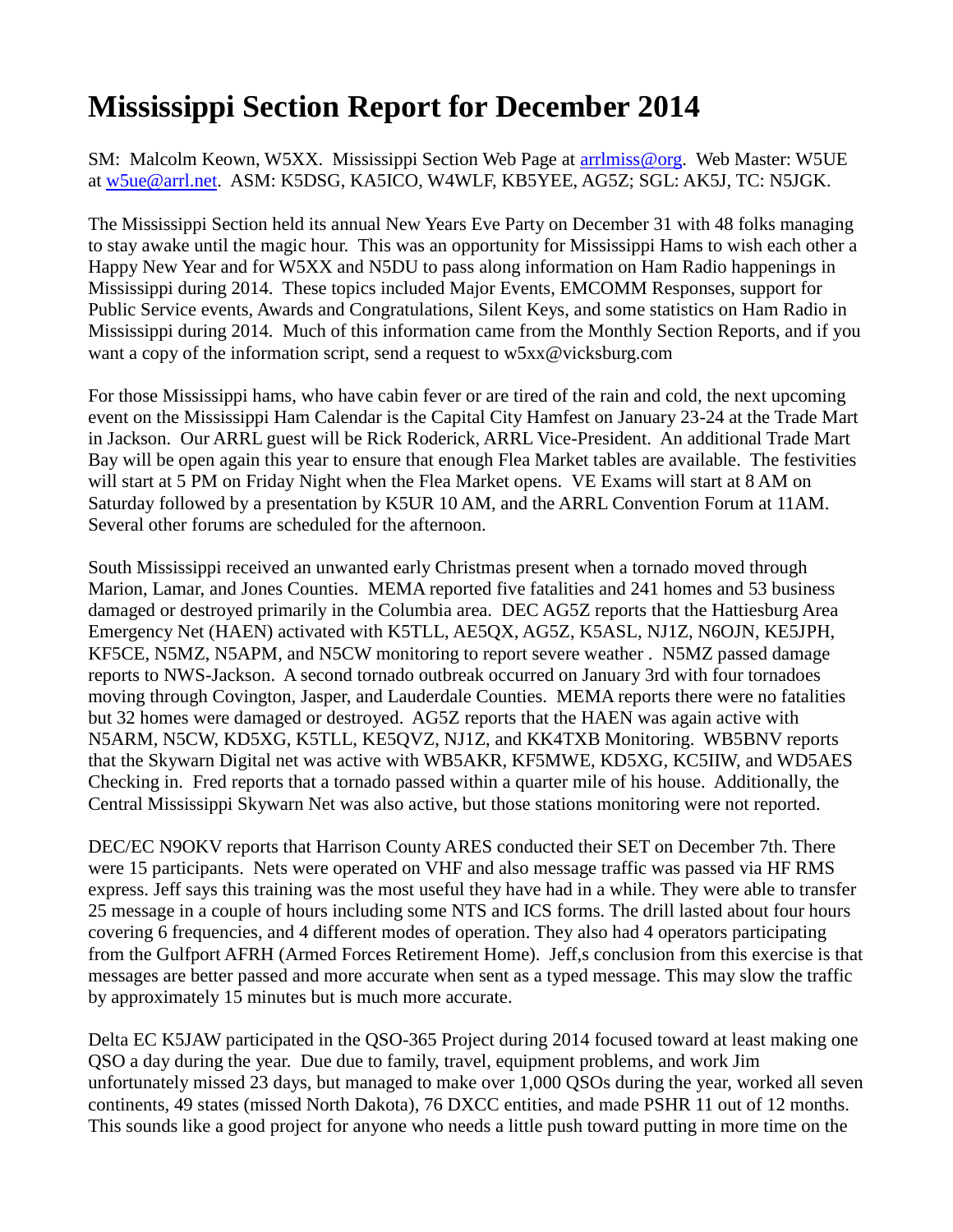AC5E started editing and publishing the Hattiesburg ARC Zero Beat Newsletter in 1989 and missed only one month to date since due to Katrina. Publication now has stopped due to a number of physical problems. Pete's Newsletter was always filled with news, technical info, and tongue in cheek philosophy. Pete thanks for your many years of effort!

Welcome to KC5IMN as DEC for West Central Mississippi.

Welcome to the following new Hams in Mississippi in December: KG5FCN, Donald - Gulfport; KG5FEG, Pao - Brandon; KG5FEH, Hui - Madison; KG5FEX, William - Meridian; and KG5FIC, Micah - Tylertown.

Also welcome to the following new ARRL Members in December: KD5BJT, Wilburn - Philadelphia; KF5BTH, Raborn - Como; KE5DHC, Janet - Florence; KG5EJC, Gregory - Union; KG5FEX, William - Meridian; K5FSP, Henry - Columbia; WA4GKX, Joe - Iuka; K4GPZ, Carl - Southaven; K4IGS, James - Lucedale; KE5KBF, Tom - Marks; WA5LCK, Rowland - Tupelo; KC5LXY, Timothy - Ridgeland; KA5NOM, Taylor - Como; WB5NUW, Robert - New Albany; W5TOD, Todd - Southaven; KF5VPC, Victor - Star; and KE5WFG, Davis - Laurel. As of December 31 ARRL Membership in Mississippi was 1,144 up 4 from last month. Thanks to all who promote ARRL Membership!

Congratulations to to the following on their upgrades: KG5ABS, Sharon - Columbus, KG5EYX, Jerry - Lake Comorant; and KF5SQC, Charles - Pass Christian.

And congratulations to the new officers of the Southern Mississippi YLs: KB5CSQ, President; KF5KDL, VP, AA5YL Secretary, and KA5EPR Treasurer.

And last, but not least, congratulations to K5SCW, who completed on-line courses ARRL EC-001, Introduction to Emergency Communications, and ARRL EC-016, Public Service and Emergency Communications Management for Radio Amateurs. Shawn is now starting to satisfy the requirements to qualify as an ARRL Emergency Communications Field Instructor.

DEC/EC Monthly Reports for September 2014: WB5CON (NE MS/Alcorn), KF5EZT (Rankin), K5MOZ (Jackson), WX5N (Prentiss and Tishomingo), N9OKV (Gulf Coast/Harrison), WA5TEF (Lee), KE5WJN (Pearl River), AG5Z (SE MS)

Club Newsletter/Reports (Editor): Mississippi Coast ARA (KC5KMU), and Meridian ARC (W5MAV).

Regret to report the passing of KD5NSO of Tupelo.

HF Net Reports - sessions/QNI/QTC (Net Manager)

Magnolia Section Net 31/1119/13 (K5DSG) MS Baptist Hams Net 3/13/0 (WF5F) MSPN 32/2310/11 (K5NRK) MS Slow Net 23/46/0 (W3TWD)

air.